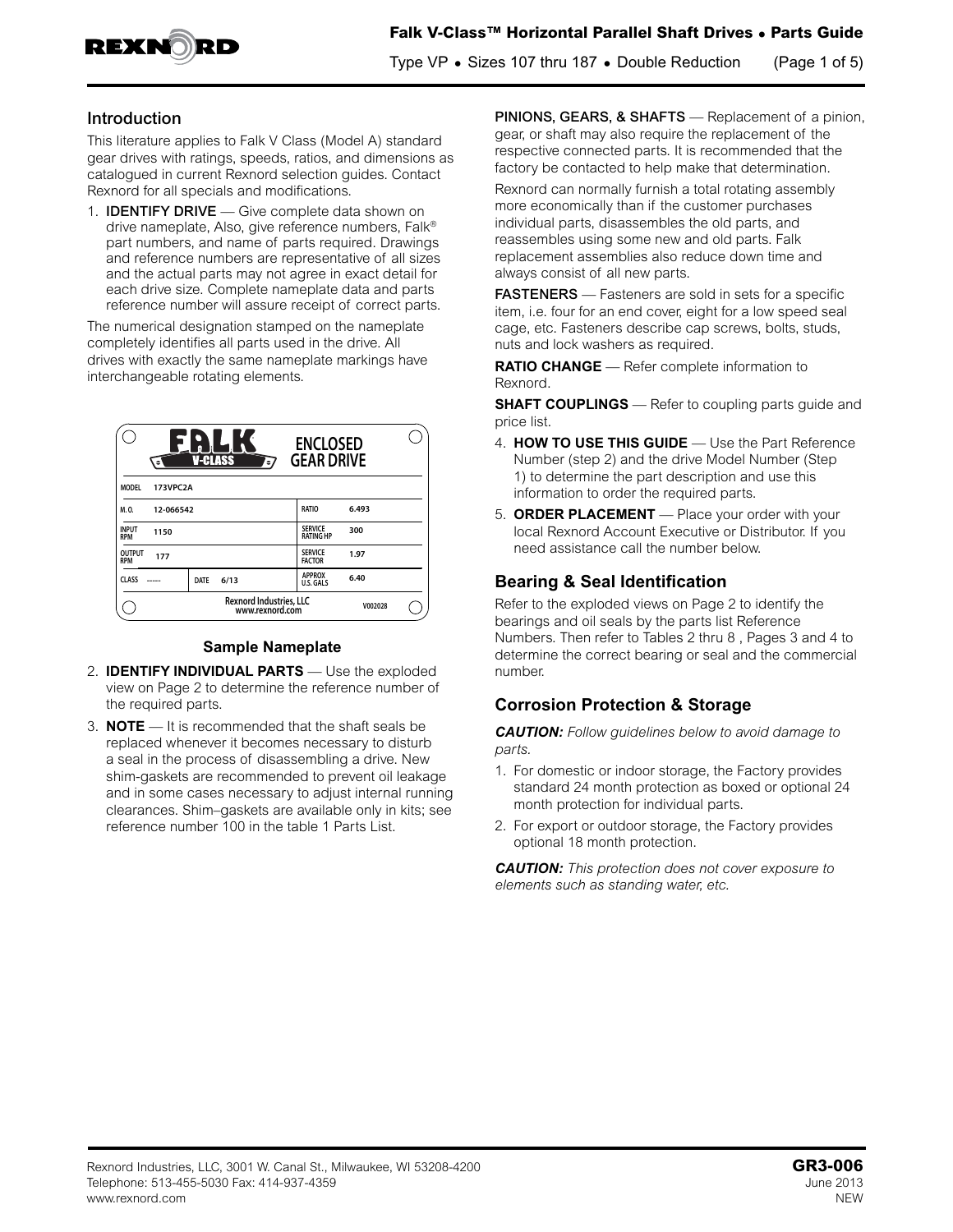(Page 2 of 5) Type VP • Sizes 107 thru 187 • Double Reduction





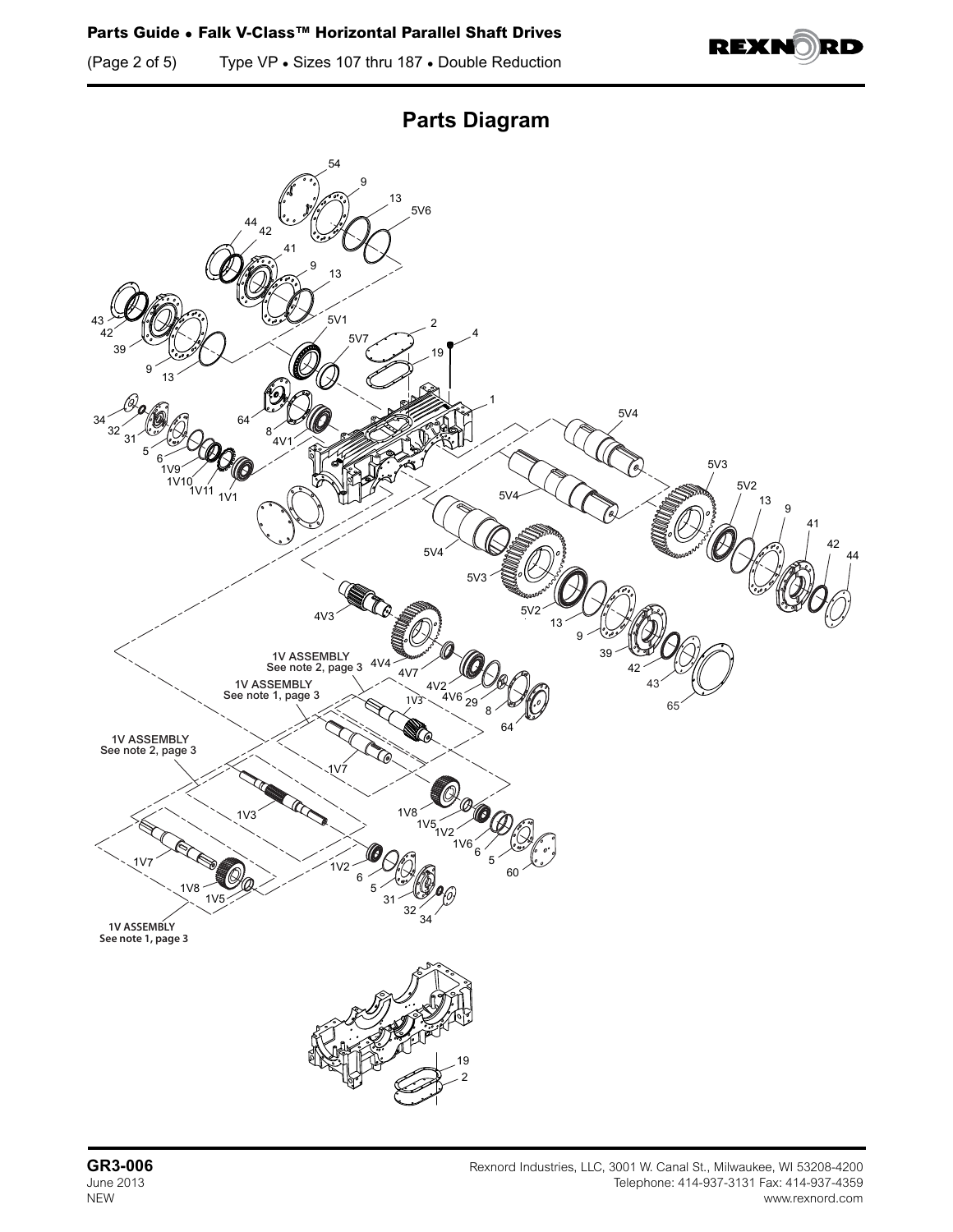

### **Falk V-Class™ Horizontal Parallel Shaft Drives • Parts Guide**

Type VP **•** Sizes 107 thru 187 **•** Double Reduction (Page 3 of 5)

#### **TABLE 1 — Parts List**

| Ref. No.                                                                                                                                                                                                           | <b>Part Description</b>                                                                                                                                                                                                                                                                                                                                                                                                                                                                                                                                                                                                                                                                                                                                                                                                                                                                                                                                                                                                                                                                                                                                                                                                                                                                                                                                                                                                                                                                                           |
|--------------------------------------------------------------------------------------------------------------------------------------------------------------------------------------------------------------------|-------------------------------------------------------------------------------------------------------------------------------------------------------------------------------------------------------------------------------------------------------------------------------------------------------------------------------------------------------------------------------------------------------------------------------------------------------------------------------------------------------------------------------------------------------------------------------------------------------------------------------------------------------------------------------------------------------------------------------------------------------------------------------------------------------------------------------------------------------------------------------------------------------------------------------------------------------------------------------------------------------------------------------------------------------------------------------------------------------------------------------------------------------------------------------------------------------------------------------------------------------------------------------------------------------------------------------------------------------------------------------------------------------------------------------------------------------------------------------------------------------------------|
| 1<br>2<br>4<br>5<br>6<br>8<br>9<br>13<br>19<br>29<br>30<br>31<br>32<br>34<br>39<br>40<br>41<br>42<br>43<br>44<br>54<br>60<br>64<br>65<br>100<br>1V<br>1V1<br>1V2<br>1V3<br>1V5<br>1V6<br>1V7<br>1V8<br>1V9<br>1V10 | Housing (Consists of Base & Cover & all Hardware)<br>Cover Inspection<br>Vented Dipstick<br>Gasket, High Speed Seal Cage or End Cover<br>Shim, Steel - High Speed Shaft Assembly (see Note 5)<br>Gasket, Low Speed Pinion End Cover<br>Gasket, Low Speed Seal Cage or End Cover<br>Shim, Steel - Low Speed Shaft Assembly<br>Gasket, Inspection Cover<br>Keeper Plate, Low Speed Pinion<br>Assembly, HS Seal Cage (includes ref. numbers 31, 32, & 34)<br>Cage, High Speed Seal<br>Seal, High Speed (Quantity 1 or 2)<br>Cover, High Speed Seal Cage<br>Cage, Low Speed Seal (Hollow Shaft)<br>Assembly, LS Seal Cage (includes ref. numbers 39 or 41, 42, & 43<br>or 44)<br>Cage, Low Speed Seal (Solid Shaft)<br>Seal, Low Speed (Quantity 1 or 2)<br>Cover, Low Speed Seal Cage (Hollow Shaft)<br>Cover, Low Speed Seal Cage (Solid Shaft)<br>Cover, Low Speed Shaft (Solid Shaft)<br>Cover, High Speed Shaft<br>Cover, Low Speed Pinion<br>Cover, Low Speed Shaft (Hollow Shaft)<br>Shim Gasket Kit (includes ref. numbers 5, 6, 9, 13, 19 above)<br><b>HIGH SPEED SHAFT ASSEMBLY - Includes:</b><br>Bearing, High Speed Shaft<br>Bearing, High Speed Shaft<br>SOS Pinion, High Speed (See Note 2)<br>Spacer, Shaft (See Note 1)<br>Spacer, Housing (See Note 3, not used on sizes 107, 117, or 127)<br>Shaft, High Speed (See Note 1)<br>Bored Pinion, High Speed (See Note 1)<br>Spacer, Housing (See Note 4, not used on sizes 107 or 117)<br>Lock Nut, Bearing (See Note 4, not used on sizes 107 or 117) |
| <b>1V11</b>                                                                                                                                                                                                        | Lock Washer, Bearing Nut (See Note 4, not used on sizes 107 or 117)                                                                                                                                                                                                                                                                                                                                                                                                                                                                                                                                                                                                                                                                                                                                                                                                                                                                                                                                                                                                                                                                                                                                                                                                                                                                                                                                                                                                                                               |
| 4٧                                                                                                                                                                                                                 | LOW SPEED PINION ASSEMBLY - Includes:                                                                                                                                                                                                                                                                                                                                                                                                                                                                                                                                                                                                                                                                                                                                                                                                                                                                                                                                                                                                                                                                                                                                                                                                                                                                                                                                                                                                                                                                             |
| 4V1                                                                                                                                                                                                                | Bearing, Low Speed Pinion                                                                                                                                                                                                                                                                                                                                                                                                                                                                                                                                                                                                                                                                                                                                                                                                                                                                                                                                                                                                                                                                                                                                                                                                                                                                                                                                                                                                                                                                                         |
| 4V2                                                                                                                                                                                                                | Bearing, Low Speed Pinion                                                                                                                                                                                                                                                                                                                                                                                                                                                                                                                                                                                                                                                                                                                                                                                                                                                                                                                                                                                                                                                                                                                                                                                                                                                                                                                                                                                                                                                                                         |
| 4V3                                                                                                                                                                                                                | Pinion, Low Speed (SOS)                                                                                                                                                                                                                                                                                                                                                                                                                                                                                                                                                                                                                                                                                                                                                                                                                                                                                                                                                                                                                                                                                                                                                                                                                                                                                                                                                                                                                                                                                           |
| 4V4                                                                                                                                                                                                                | Gear, High Speed Helical                                                                                                                                                                                                                                                                                                                                                                                                                                                                                                                                                                                                                                                                                                                                                                                                                                                                                                                                                                                                                                                                                                                                                                                                                                                                                                                                                                                                                                                                                          |
| 4V6                                                                                                                                                                                                                | Spacer, Housing                                                                                                                                                                                                                                                                                                                                                                                                                                                                                                                                                                                                                                                                                                                                                                                                                                                                                                                                                                                                                                                                                                                                                                                                                                                                                                                                                                                                                                                                                                   |
| 4V7                                                                                                                                                                                                                | Spacer, Shaft                                                                                                                                                                                                                                                                                                                                                                                                                                                                                                                                                                                                                                                                                                                                                                                                                                                                                                                                                                                                                                                                                                                                                                                                                                                                                                                                                                                                                                                                                                     |
| 5٧                                                                                                                                                                                                                 | <b>LOW SPEED SHAFT ASSEMBLY - Includes:</b>                                                                                                                                                                                                                                                                                                                                                                                                                                                                                                                                                                                                                                                                                                                                                                                                                                                                                                                                                                                                                                                                                                                                                                                                                                                                                                                                                                                                                                                                       |
| 5V1                                                                                                                                                                                                                | Bearing, Low Speed Shaft                                                                                                                                                                                                                                                                                                                                                                                                                                                                                                                                                                                                                                                                                                                                                                                                                                                                                                                                                                                                                                                                                                                                                                                                                                                                                                                                                                                                                                                                                          |
| 5V2                                                                                                                                                                                                                | Bearing, Low Speed Shaft                                                                                                                                                                                                                                                                                                                                                                                                                                                                                                                                                                                                                                                                                                                                                                                                                                                                                                                                                                                                                                                                                                                                                                                                                                                                                                                                                                                                                                                                                          |
| 5V3                                                                                                                                                                                                                | Gear, Low Speed                                                                                                                                                                                                                                                                                                                                                                                                                                                                                                                                                                                                                                                                                                                                                                                                                                                                                                                                                                                                                                                                                                                                                                                                                                                                                                                                                                                                                                                                                                   |
| 5V4                                                                                                                                                                                                                | Shaft, Low Speed                                                                                                                                                                                                                                                                                                                                                                                                                                                                                                                                                                                                                                                                                                                                                                                                                                                                                                                                                                                                                                                                                                                                                                                                                                                                                                                                                                                                                                                                                                  |
| 5V6                                                                                                                                                                                                                | Spacer, Housing (not used with double extension shafts)                                                                                                                                                                                                                                                                                                                                                                                                                                                                                                                                                                                                                                                                                                                                                                                                                                                                                                                                                                                                                                                                                                                                                                                                                                                                                                                                                                                                                                                           |
| 5V7                                                                                                                                                                                                                | Spacer, Low Speed Shaft                                                                                                                                                                                                                                                                                                                                                                                                                                                                                                                                                                                                                                                                                                                                                                                                                                                                                                                                                                                                                                                                                                                                                                                                                                                                                                                                                                                                                                                                                           |
|                                                                                                                                                                                                                    | 1. Applies to units with nominal ratios of 5.60 to 7.10 for sizes 107-167 and<br>187, and to units with nominal ratios of 5,00 to 6,30 for sizes 173–177                                                                                                                                                                                                                                                                                                                                                                                                                                                                                                                                                                                                                                                                                                                                                                                                                                                                                                                                                                                                                                                                                                                                                                                                                                                                                                                                                          |

187, and to units with nominal ratios of 5.00 to 6.30 for sizes 173–177.

2. Applies to units with nominal ratios of 8.00 to 28.0 for sizes 107–167 and 187, and to units with nominal ratios of 7.10 to 25.0 for sizes 173–177.

3. Applies to units with nominal ratios of 5.60 to 20.0 for sizes 133–167 and 187, and to units with nominal ratios of 5.00 to 18.0 for sizes 173–177.

4. Applies to units with nominal ratios of 22.4 to 28.0 for sizes 127–167 and 187, and to units with nominal ratios of 20.0 to 25.0 for sizes 173–177.

5. Not used with nominal ratios of 22.4 to 28.0 for sizes 127–167 and 187, and not used with nominal ratios of 20.0 to 25.0 for sizes 173–177.

#### **TABLE 2 — Oil Seals/Falk Part Number LS Shaft Assembly (Ref. #5V)**

| <b>DRIVE SIZE</b>         | Falk Legacy #<br>Ref. #42 | New Falk #<br>Ref. #42 |
|---------------------------|---------------------------|------------------------|
| <b>107 VPC2</b>           | D005652                   | 10165345               |
| 107VPT2/VPJ2/VPQ2         | D005652                   | 10165345               |
| <b>117VPC2</b>            | 2931179                   | 10096958               |
| 117VPT2/VPJ2/VPQ2         | 2931179                   | 10096958               |
| <b>127VPC2</b>            | 2930359                   | 10096303               |
| 127VPT2/VPJ2/VPQ2         | 2930933                   | 10096763               |
| 133-137VPC2               | 2931167                   | 10096947               |
| 133-137VPT2/VPJ2/VPQ2     | 2931178                   | 10096957               |
| 143-147VPC2               | 2931179                   | 10096958               |
| 143-147 VPT2/VPJ2/VPQ2    | 2930698                   | 10096561               |
| 153-157VPC2               | 2931178                   | 10096957               |
| 153-157VPT2/VPJ2/VPQ2     | 2931180                   | 10096959               |
| 163-167VPC2               | D003723                   | 10164093               |
| 163-167VPT2/VPJ2/VPQ2     | D003199                   | 10163841               |
| 173-177VPC2               | 2930698                   | 10096561               |
| 173-177VPT2/VPJ2/VPQ2     | 2930699                   | 10096562               |
| <b>187VPC2</b>            | 2930698                   | 10096563               |
| <b>187 VPT2/VPJ2/VPQ2</b> | 2930699                   | 10096562               |

# **TABLE 3 — Oil Seals/Falk Part Number HS Shaft Assembly (Ref. #1V)**

| <b>DRIVE SIZE</b> | <b>Nominal Ratios</b> | Falk Legacy #<br>Ref. #32 | New Falk #<br>Ref. #32 |
|-------------------|-----------------------|---------------------------|------------------------|
| <b>107VPC2</b>    | $5.6 - 20.0$          | D003347                   | 10163912               |
| <b>107VPC2</b>    | $22.4 - 28.0$         | D004601                   | 10164730               |
| <b>117VPC2</b>    | $5.6 - 20.0$          | D003347                   | 10163912               |
| <b>117VPC2</b>    | $22.4 - 28.0$         | D003348                   | 10163913               |
| <b>127VPC2</b>    | $5.6 - 20.0$          | D003721                   | 10164091               |
| <b>127VPC2</b>    | $22.4 - 28.0$         | D004481                   | 10164659               |
| 133-137VPC2       | $5.6 - 20.0$          | D003346                   | 10163911               |
| 133-137VPC2       | $22.4 - 28.0$         | D003347                   | 10163912               |
| 143-147VPC2       | $5.6 - 20.0$          | D003720                   | 10164090               |
| 143-147VPC2       | $22.4 - 28.0$         | D004280                   | 10164497               |
| 153-157VPC2       | $5.6 - 20.0$          | D007907                   | 10167223               |
| 153-157VPC2       | $22.4 - 28.0$         | D003345                   | 10163910               |
| 163-167VPC2       | $5.6 - 20.0$          | D007906                   | 10167222               |
| 163-167VPC2       | $22.4 - 28.0$         | D003720                   | 10164090               |
| 173-177VPC2       | $5.0 - 18.0$          | D005735                   | 10165422               |
| 173-177VPC2       | $20.0 - 25.0$         | D007907                   | 10167223               |
| <b>187VPC2</b>    | $5.6 - 20.0$          | D005735                   | 10165422               |
| <b>187VPC2</b>    | $22.4 - 28.0$         | D007907                   | 10167223               |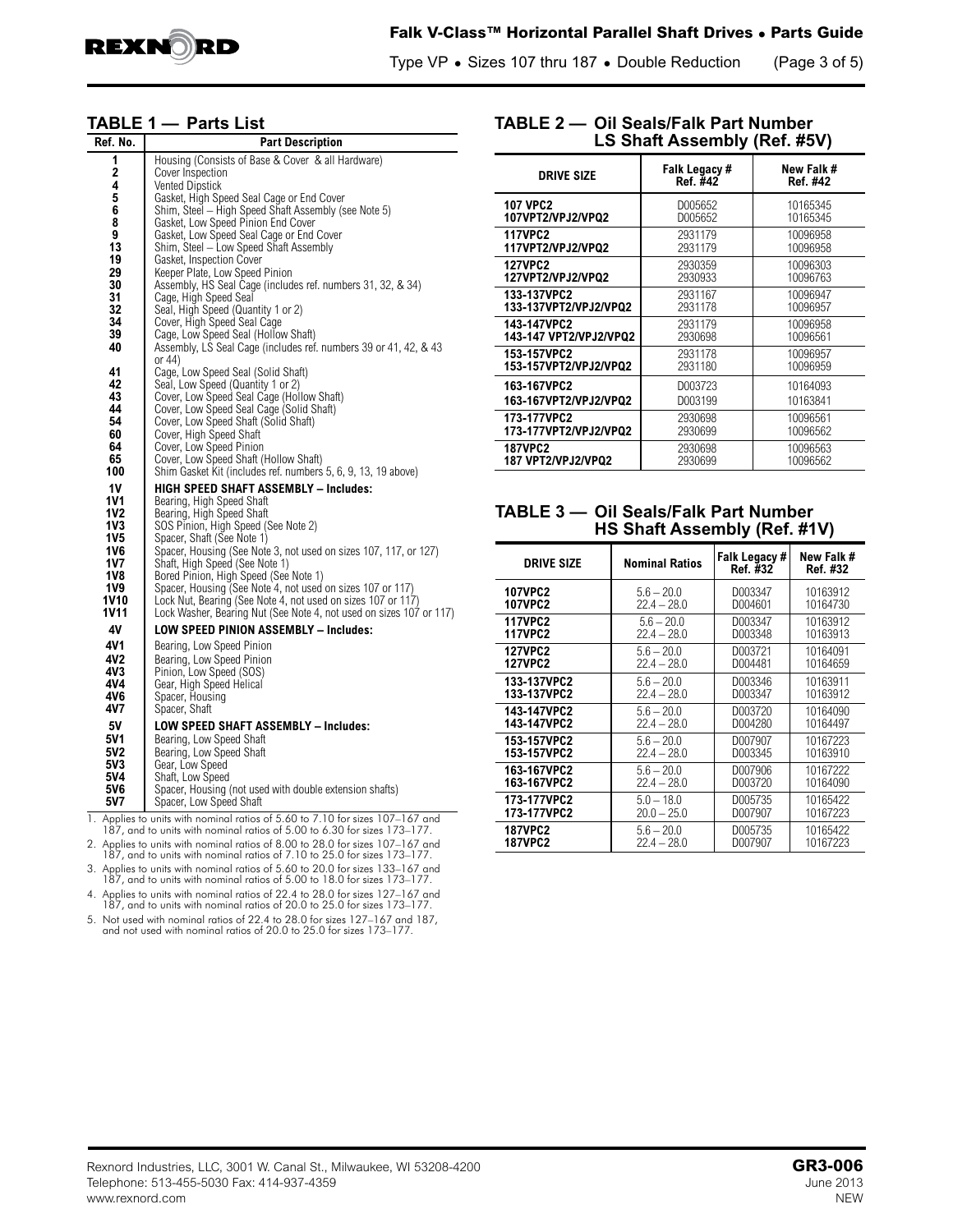(Page 4 of 5) Type VP • Sizes 107 thru 187 • Double Reduction



| <b>Commercial Numbers</b> |            |                     |                   |  |  |
|---------------------------|------------|---------------------|-------------------|--|--|
| Legacy                    | <b>New</b> | <b>Descriptions</b> | <b>Commercial</b> |  |  |
| Falk#                     | Falk #     |                     | <b>Numbers</b>    |  |  |
| 2930359                   | 10096303   | Seal, Nitrile       | 125X160X12TC      |  |  |
| 2930698                   | 10096561   | Seal, Nitrile       | 200X230X13TC      |  |  |
| 2930699                   | 10096562   | Seal, Nitrile       | 280X310X15TC      |  |  |
| 2930933                   | 10096763   | Seal, Nitrile       | 170X190X13TC      |  |  |
| 2931167                   | 10096947   | Seal, Nitrile       | 140X170X12TC      |  |  |
| 2931178                   | 10096957   | Seal, Nitrile       | 180X210X10TC      |  |  |
| 2931179                   | 10096958   | Seal, Nitrile       | 150X180X13TC      |  |  |
| 2931180                   | 10096959   | Seal, Nitrile       | 220X250X13TC      |  |  |
| D003199                   | 10163841   | Seal, Nitrile       | 240X270X15TC      |  |  |
| D003345                   | 10163910   | Seal, Viton         | 56X70X8VTF        |  |  |
| D003346                   | 10163911   | Seal, Viton         | 60X75X8VTF        |  |  |
| D003347                   | 10163912   | Seal, Viton         | 45X62X7VTC        |  |  |
| D003348                   | 10163913   | Seal, Viton         | 40X62X8VTC        |  |  |
| D003720                   | 10164090   | Seal, Viton         | 70X100X10VTF      |  |  |
| D003721                   | 10164091   | Seal, Viton         | 55X70X8VSB        |  |  |
| D003723                   | 10164093   | Seal, Nitrile       | 200X230X15TC      |  |  |
| D004280                   | 10164497   | Seal, Viton         | 50X65X8VTF        |  |  |
| D004481                   | 10164091   | Seal, Viton         | 36X52X7VTF        |  |  |
| D004601                   | 10164730   | Seal, Viton         | 30X47X7VTF        |  |  |
| D005652                   | 10165345   | Seal, Nitrile       | 150X180X13TC      |  |  |
| D005735                   | 10165422   | Seal, Viton         | 100X125X13VTM     |  |  |
| D007906                   | 10167222   | Seal, Viton         | 90X120X12VTF      |  |  |
| D007907                   | 10167223   | Seal, Viton         | 80X100X10VTC      |  |  |

**TABLE 4 — Oil Seal Descriptions/**

## **TABLE 6 — Bearings/Falk Part Number LS Pinion Assembly (Ref. #4V)**

|                                      | <b>Falk Ref. Numbers/Falk Part Numbers</b> |                      |                    |                        |  |
|--------------------------------------|--------------------------------------------|----------------------|--------------------|------------------------|--|
| <b>DRIVE SIZE</b>                    |                                            | 4V1                  | 4V2                |                        |  |
|                                      | Legacy<br>Falk #                           | <b>New</b><br>Falk # | Legacy<br>Falk $#$ | <b>New</b><br>Falk $#$ |  |
| 107VP2<br><b>All Shaft Types</b>     | 2930842                                    | 10096690             | 2930842            | 10096690               |  |
| 117VP2<br><b>All Shaft Types</b>     | 2930878                                    | 10096722             | 2930878            | 10096722               |  |
| 127VP2<br><b>All Shaft Types</b>     | 2930307                                    | 10096262             | 2930307            | 10096262               |  |
| 133-137VP2<br><b>All Shaft Types</b> | 2930315                                    | 10096268             | 2930315            | 10096268               |  |
| 143-147VP2<br><b>All Shaft Types</b> | 2930623                                    | 10096503             | 2930623            | 10096503               |  |
| 153-157VP2<br><b>All Shaft Types</b> | 2930317                                    | 10096269             | 2930317            | 10096269               |  |
| 163-167VP2<br><b>All Shaft Types</b> | 919115                                     | 10066185             | 919115             | 10066185               |  |
| 173-177VP2<br><b>All Shaft Types</b> | 919111                                     | 10066181             | 919111             | 10066181               |  |
| 187VP2<br><b>All Shaft Types</b>     | 919111                                     | 10066181             | 919111             | 10066181               |  |

# **TABLE 5 — Bearings/Falk Part Number HS Shaft Assembly (Ref. #1V)**

|                   | <b>Nominal</b><br><b>Ratios</b> | <b>Falk Ref. Numbers</b><br><b>Falk Part Numbers</b> |                 |                  |               |
|-------------------|---------------------------------|------------------------------------------------------|-----------------|------------------|---------------|
| <b>DRIVE SIZE</b> |                                 |                                                      | 1V1             | 1V2              |               |
|                   |                                 | Legacy<br>Falk #                                     | New<br>Falk $#$ | Legacy<br>Falk # | New<br>Falk # |
| <b>107VPC2</b>    | $5.6 - 20.0$                    | D003886                                              | 10164208        | D003886          | 10164208      |
| <b>107VPC2</b>    | $22.4 - 28.0$                   | D004285                                              | 10164502        | D004285          | 10164502      |
| <b>117VPC2</b>    | $5.6 - 20.0$                    | 2930767                                              | 10096619        | 2930767          | 10096619      |
| <b>117VPC2</b>    | $22.4 - 28.0$                   | 2931805                                              | 10097431        | 2931805          | 10097431      |
| <b>127VPC2</b>    | $5.6 - 20.0$                    | 2930302                                              | 10096260        | 2930302          | 10096260      |
| <b>127VPC2</b>    | $22.4 - 28.0$                   | 2930842                                              | 10096690        | 2930842          | 10096690      |
| 133-137VPC2       | $5.6 - 20.0$                    | 2930307                                              | 10096262        | 2930307          | 10096262      |
| 133-137VPC2       | $22.4 - 28.0$                   | 2930878                                              | 10096722        | 2930878          | 10096722      |
| 143-147VPC2       | $5.6 - 20.0$                    | D002007                                              | 10163527        | D002007          | 10163527      |
| 143-147VPC2       | 22.4 - 28.0                     | 2930302                                              | 10096260        | 2930302          | 10096260      |
| 153-157VPC2       | $5.6 - 20.0$                    | 2930623                                              | 10096503        | 2930623          | 10096503      |
| 153-157VPC2       | 22.4 - 28.0                     | 2930307                                              | 10096262        | 2930307          | 10096262      |
| 163-167VPC2       | $5.6 - 20.0$                    | D002898                                              | 10163716        | D002898          | 10163716      |
| 163-167VPC2       | $22.4 - 28.0$                   | 2930315                                              | 10096268        | 2930315          | 10096268      |
| 173-177VPC2       | $5.0 - 18.0$                    | 919115                                               | 10066185        | 919115           | 10066185      |
| 173-177VPC2       | $20.0 - 25.0$                   | 2930461                                              | 10096382        | 2930461          | 10096382      |
| <b>187VPC2</b>    | $5.6 - 20.0$                    | 919115                                               | 10066185        | 919115           | 10066185      |
| <b>187VPC2</b>    | $22.4 - 28.0$                   | 2930461                                              | 10096382        | 2930461          | 10096382      |

## **TABLE 7 — Bearings/Falk Part Number LS Shaft Assembly (Ref. #5V)**

|                       | <b>Falk Ref. Numbers/Falk Part Numbers</b> |          |          |            |
|-----------------------|--------------------------------------------|----------|----------|------------|
| <b>DRIVE SIZE</b>     |                                            | 5V 1     | 5V2      |            |
|                       | Legacy                                     | New      | Legacy   | <b>New</b> |
|                       | Falk #                                     | Falk $#$ | Falk $#$ | Falk $#$   |
| <b>107 VPC2</b>       | D004862                                    | 10164861 | D004862  | 10164861   |
| 107VPT2/VPJ2/VPQ2     | D004862                                    | 10164861 | D004862  | 10164861   |
| <b>117VPC2</b>        | D005589                                    | 10165293 | D005589  | 10165293   |
| 117VPT2/VPJ2/VPQ2     | D005589                                    | 10165293 | D005589  | 10165293   |
| <b>127VPC2</b>        | 2930311                                    | 10096264 | 2930311  | 10096264   |
| 127VPT2/VPJ2/VPQ2     | D004236                                    | 10164456 | D004236  | 10164456   |
| 133-137VPC2           | D002009                                    | 10163529 | D002009  | 10163529   |
| 133-137VPT2/VPJ2/VPQ2 | D003265                                    | 10163870 | D003265  | 10163870   |
| 143-147VPC2           | 2931223                                    | 10096997 | 2931223  | 10096997   |
| 143-147VPT2/VPJ2/VPQ2 | D002848                                    | 10163705 | D002848  | 10163705   |
| 153-157VPC2           | D002882                                    | 10163706 | D002882  | 10163706   |
| 153-157VPT2/VPJ2/VPQ2 | 2930624                                    | 10096504 | 2930624  | 10096504   |
| 163-167VPC2           | 2930462                                    | 10096383 | 2930462  | 10096383   |
| 163-167VPT2/VPJ2/VPQ2 | D003073                                    | 10163786 | D003073  | 10163786   |
| 173-177VPC2           | 2930497                                    | 10096412 | 2930497  | 10096412   |
| 173-177VPT2/VPJ2/VPQ2 | 2930498                                    | 10096413 | 2930498  | 10096413   |
| <b>187VPC2</b>        | 2930497                                    | 10096412 | 2930497  | 10096412   |
| 187VPT2/VPJ2/VPQ2     | 2930498                                    | 10096413 | 2930498  | 10096413   |